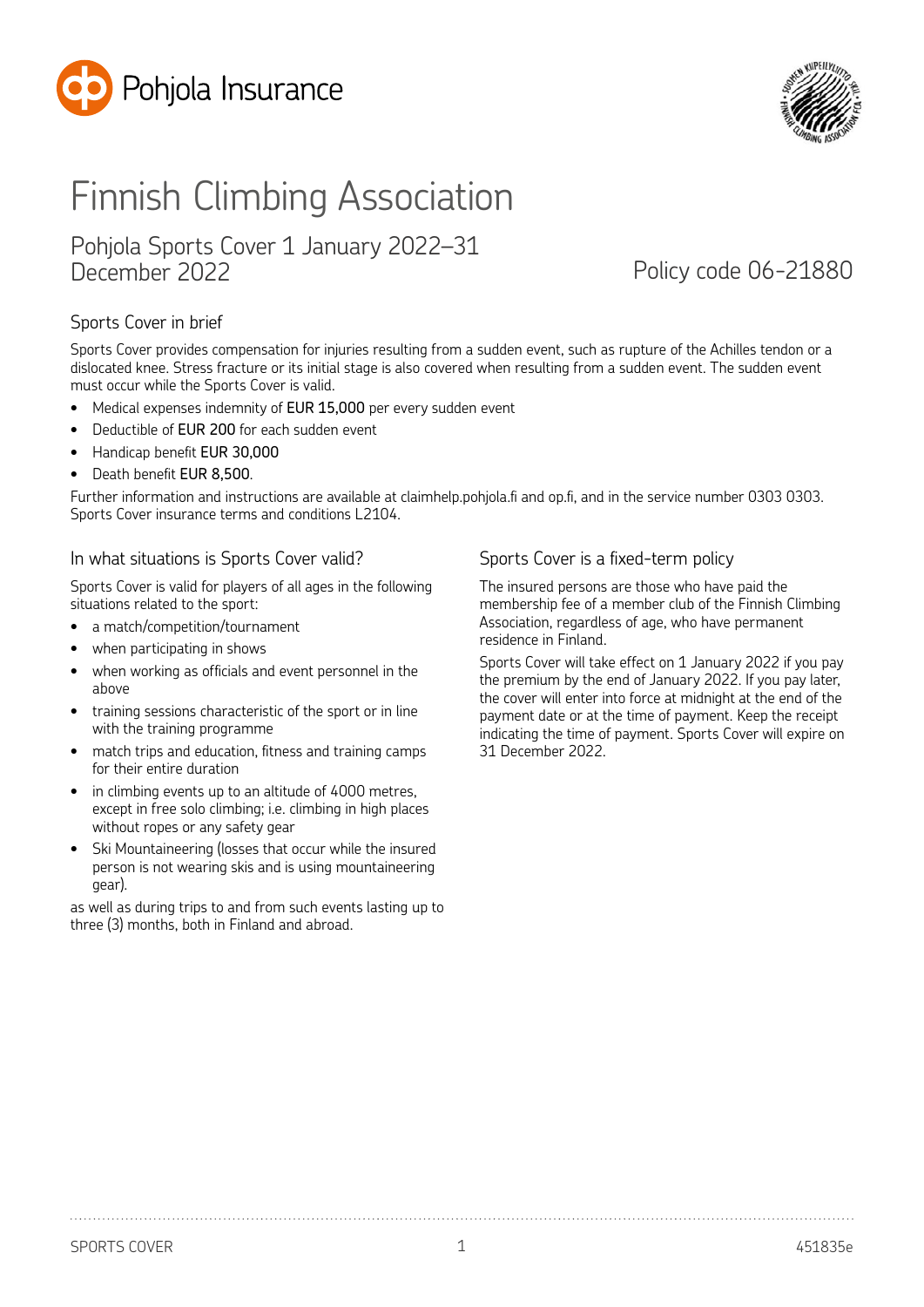#### Which treatment and examination expenses are reimbursed?

Sports Cover provides comprehensive cover for costs of doctor's appointments, medication, examinations and surgery for a maximum of three years:

- fees for examinations, treatment and surgery performed by healthcare professionals at their practice or clinic for each sudden event
- costs of pharmaceutical products and wound dressings sold at pharmacies
- daily hospital charges
- costs of dental injury examinations and treatments with no time limit for compensation
- costs of orthopaedic braces or bandages for the treatment of a coverable injury
- costs of physiotherapy to recover from a fracture, surgery or plaster treatment. Physiotherapy is also covered in knee and shoulder injuries where physiotherapy is applied instead of surgery. However, physiotherapy is only covered for a maximum of 10 sessions per sudden event.
- rental costs of forearm or underarm crutches
- travel expenses to the nearest hospital or clinic.
- In addition, transportation to treatment for up to EUR 1,500 (ordered via the emergency response centre and taken to the nearest hospital or clinic) is reimbursed as treatment expenses.

We require that any treatment and examinations have been prescribed by a doctor, conform to generally accepted medical practice, and are necessary for the treatment of the injury.

#### Sports Cover does not cover

- stress pain and injuries or illnesses, such as shin splints, tendinitis, or inflammation of tendons' attachment sites
- gradually arising pains, injuries or illnesses. Contrary to the above, stress fracture or its initial stage is compensated.
- illnesses, such as arthrosis or arthritis or heart attacks or other attacks of illness.
- intervertebral disk, abdominal, umbilical or groin hernia.
- loss of income or other indirect losses
- examinations or treatment carried out by a foot. speech or occupational therapist, nutritional therapist, psychologist, neuropsychologist, optician, chiropractor, osteopath, naprapathy practitioner, massage therapist or similar healthcare professional
- psychotherapy or equivalent treatment
- medical equipment, other aids and supplies or artificial limbs, except as described above concerning orthopaedic braces or bandages and rental costs of forearm or underarm crutches
- glasses, a hearing aid or dentures, even if they broke in connection with the sudden event
- indirect costs such as accommodation and meal costs.

#### Beneficiary

Any medical expenses indemnity and handicap benefit is paid to the insured person. In cases of death, the beneficiaries are the insured person's next of kin. The beneficiaries can be changed by informing us about it with an online message at op.fi.

#### Confidentiality

We will handle your personal data in accordance with the law and our Privacy Statement and Privacy Notice.

The insurance decision will be made automatically on the basis of the information you have provided when you pay the insurance premium. Should a loss occur, any automatic decision by us will be based on the loss details you have provided, on the insurance terms and conditions, and on our customer data file.

Read more about data protection at www.op.fi/ dataprotection.

#### Regulatory authority

• Financial Supervisory Authority, www.fiva.fi

#### Legal rights

• For advice on insurance policies and claims, call our service number: 0303 0303. If you are not satisfied with our conduct in selling the insurance or in other insurance matters, please call the number above. For independent advice, contact the Finnish Financial Ombudsman Bureau (FINE), tel. +358 9 685 0120, www.fine.fi/en

If you wish to file a complaint or appeal a claim settlement decision, please contact

- Customer ombudsman asiakasasiamies@pohjola.fi
- The Finnish Financial Ombudsman Bureau and Insurance Complaints Board (FINE), tel. +358 9 685 0120, www.fine.fi/en
- Consumer Disputes Board, tel. +358 10 366 5200, www.kuluttajariita.fi.

Please first visit: www.kuluttajaneuvonta.fi

You may also submit the case to a court within three years of our decision.